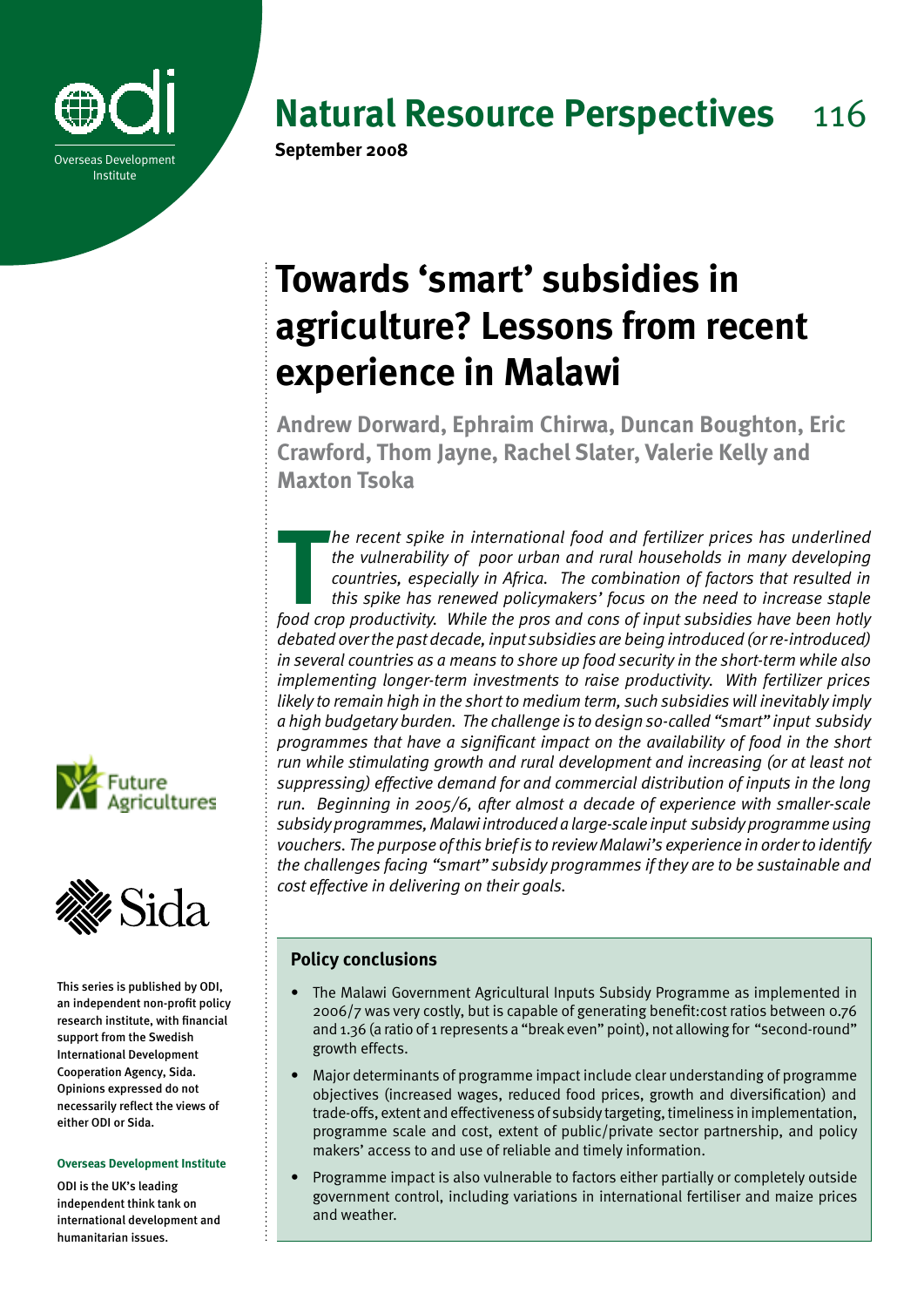#### *Policy conclusions cont'd...*

- • The voucher or coupon system can be an effective way of rationing and targeting subsidy access to maximise incremental production and economic and social gains, with opportunities for innovative public/private partnerships to develop input supply and demand systems – but there are many practical and political challenges in programme design and implementation to increase efficiency, control costs and limit patronage and fraud.
- Other countries looking at Malawi's experience must identify interactions between the potential benefits of input subsidies, socio-agro-ecological conditions, critical programme features needed for achievement of benefits, and the costs and risks of failure.
- Input subsidies are not a quick fix for dealing with high food and fertiliser prices: their design and sustainable implementation must promote smallholders' incremental access to and productive use of inputs, build sustainable demand and private sector supply, and be integrated with other policies for increasing agricultural productivity, rural development and management of incremental production to provide rural people with reliable improvements in food access and real incomes.

## **Introduction**

Agricultural input subsidies were common in poor rural economies in the 1960s and 70s, and a major element in Asia's green revolution. However, conventional wisdom among policy analysts in the 1980s and 90s was that subsidies had been ineffective and inefficient policy instruments in Africa, contributing to government over-spending and fiscal and macro-economic problems. Recent years have seen a resurgence of interest in these subsidies in Africa, together with the emergence of 'smart subsidies', innovative delivery systems intended to reduce common problems facing subsidy programmes and to extend their benefits.

The evolving implementation of a large-scale seed and fertiliser subsidy in Malawi has attracted considerable international attention. This policy brief presents the major findings of an in-depth evaluation of the 2006/7 subsidy programme.

### **Background**

The implementation and impacts of the 2006/7 Agricultural Input Subsidy Programme (AISP) in Malawi have to be understood in the context of widespread rural poverty and food insecurity, vulnerable agriculture-based livelihoods, low and variable agricultural productivity, severe liquidity constraints to fertiliser use, and a long-standing history of smallholder agricultural input subsidies in Malawi.

Poverty in Malawi is pervasive and predominantly rural with a national poverty head count of 52% in 2004/5 and 94% of poor people living in rural areas (NSO, 2005). Poverty and limited land availability means that the great majority of the poor are food-deficit small-scale farmers: their food security and real incomes are heavily dependent on low-input production of maize (the dominant staple in most parts of the country) on small land holdings with declining soil fertility, as well as on casual labouring and other income earning opportunities for significant parts of the year when they have to buy food. At these times their real incomes and ability to purchase food are highly sensitive to maize prices, which change dramatically between and within seasons. During the last 10 years such farmers have faced both chronic and acute food insecurity problems with national food shortages due to poor production seasons and reliance on late and expensive government and donor-funded food staple imports.

Farmers are well aware of the potential for hybrid seed and fertilisers to increase their maize production, but purchases of both are limited by supply constraints (poor and/or costly parastatal and private distribution systems to rural areas) and major profitability and affordability constraints on demand. High fertiliser prices, high maize price variation and a range of agronomic and crop management constraints on maize yields lead to limited profitability of fertiliser use on maize. Value:cost ratios (VCRs) of 2 or more are generally recognised as the minimum for profitable investment in fertilisers, but figure 1 shows that VCRs over the last ten years have been highly variable, particularly when maize is valued at pre-harvest prices (the value of maize to deficit, buying households) and almost always below 2 when maize is valued at post-harvest prices (the value of maize households with a surplus to sell). Deficit households for whom fertiliser use on maize is most profitable also face severe "affordability" problems – they are very short of cash with which to buy fertilisers, credit is perceived as risky and difficult or costly to obtain, and there are limited opportunities to buy fertilisers in bags smaller than 50kg: in 2003/4 the cost of one 50kg bag of fertiliser was around 10% of median per capita annual rural expenditure.

It is not surprising that in this context agricultural input subsidies have a long history and major political and economic significance in Malawi. General price subsidies on smallholder maize seed and fertilisers, were, with subsidised credit, a major component of Malawi's agricultural development policy during the 1970s and 80s.The withdrawal of these subsidies has been followed by their fitful reintroduction in response to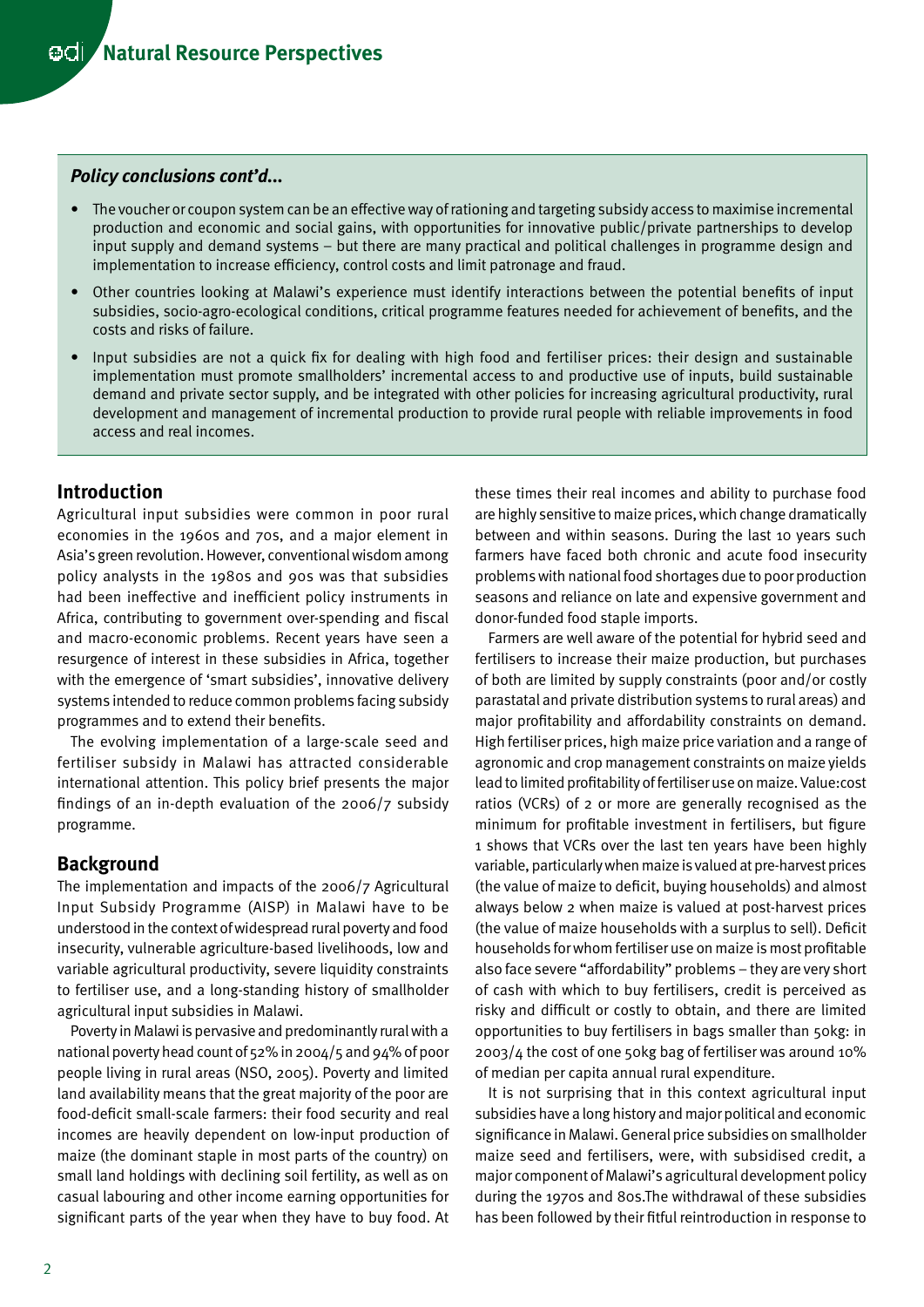maize shortages, changing political pressures, rising domestic fertiliser prices, and low maize productivity. Restrictions on private sector trading in maize and fertilisers were also removed in the 1990s, but parastatal and humanitarian interventions in these markets have continued. Beginning in 1998, first universal "starter packs" and then "targeted inputs" of free packs of fertiliser and matching maize seed for 0.1ha of land were distributed. Maize production and prices fluctuated wildly, however, and combined with high fertiliser prices led to the low and variable VCRs presented in Figure 1 and discussed earlier.

# **The 2005/6 subsidy programmes: implementation and results**

The major candidates in the 2004 presidential elections all made manifesto commitments to fertiliser subsidies. Poor rainfall, and late distribution and limited scope of the targeted inputs programme for the 2004/5 season, resulted in low national maize production in 2005. With slow official importation and emergency response measures, this low production translated into very serious food shortages and high maize prices in 2005/6. The government then introduced a large-scale input subsidy in the 2005/06 season with the stated objectives of promoting access to and use of fertilizers in both maize and tobacco production in order to increase agricultural productivity and food security. Distribution of fertilisers was to be handled entirely by parastatals, due in

large part to distrust between government and the private sector associated with the limited 2004/5 input subsidy programme.

The subsidy was implemented through the distribution of coupons for four fertilizer types which recipients could redeem at parastatal outlets at approximately one-third of the normal cash price. In addition, 6,000 tons of OPV maize seed were also offered for sale at a similar discount, but without coupons. There was considerable local variation in the criteria for the selection of beneficiaries, the proportion of people receiving coupons, and the number of coupons received per recipient household. A total of 131,000 tonnes of subsidized fertilizer were sold, all by two parastatals, with private sector involvement limited to importation of part of the total. Direct costs of the programme (excluding overhead costs) were reported to be MK7.2 billion against a budget of MK5.1 billion. This was financed from the government budget, supported by direct budgetary support. Reported 2005/6 private sector fertilizer sales were considerably lower than sales in the previous year and several of the main private sector fertiliser distribution chains reported significant financial losses as a result of lower commercial sales and their exclusion from the programme. These problems were particularly serious for a large part of the small-scale independent agro-dealer network. Incremental fertilizer use on maize as a result of the subsidy was estimated to be a little over 100,000 tonnes. This increase, coupled with good rains, led to a bumper harvest.

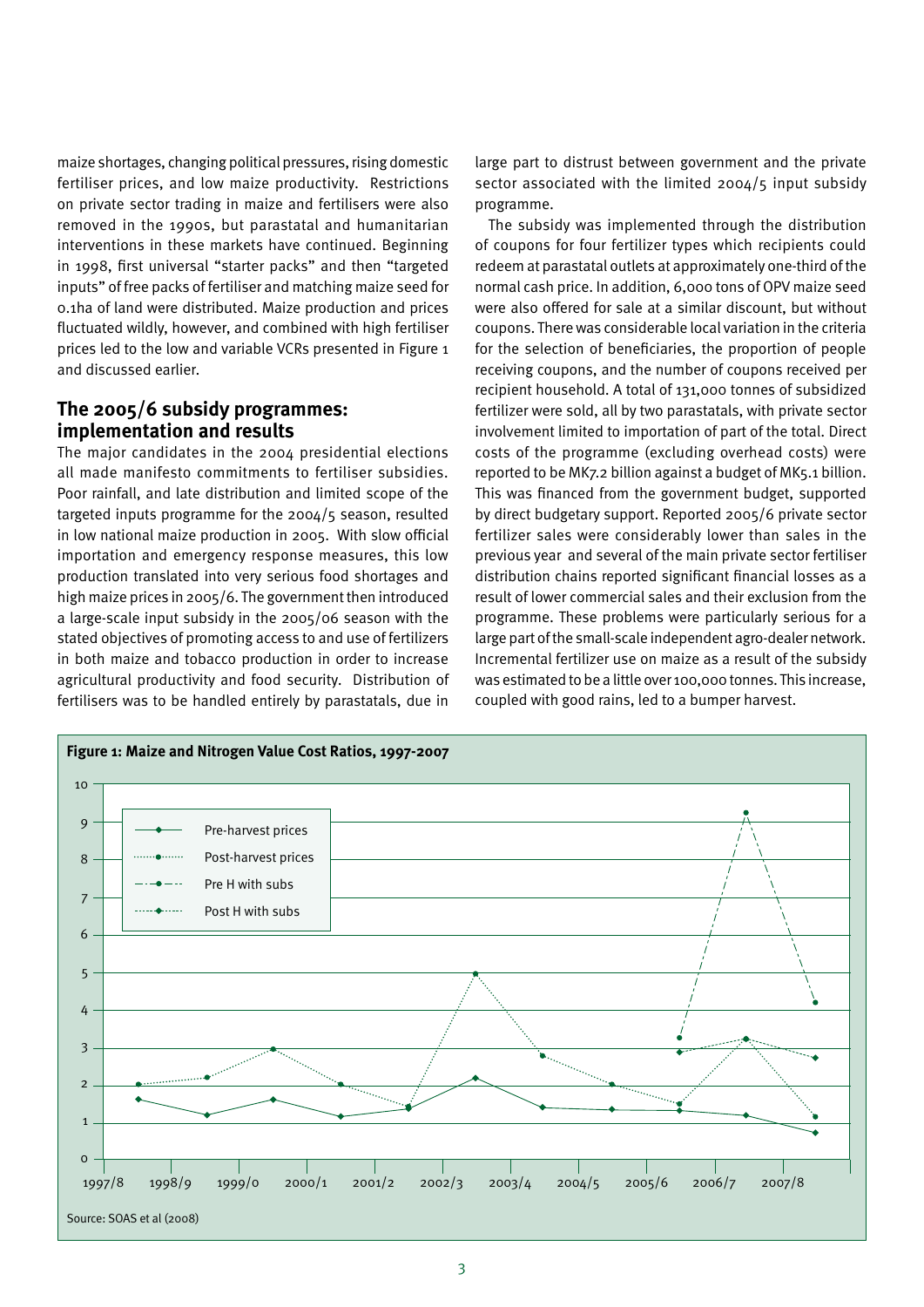# **The 2006/7 subsidy programme: implementation and impacts**

The programme was implemented again in the following (2006/7) season, but this time with some donor financial support, greater involvement of the private sector in subsidised input sales, and greater choice of varieties of subsidized maize seed for farmers. Two million seed and 3 million fertiliser coupons were budgeted for the 2006/7 programme and allocated to districts and sub-districts, with a subsequent distribution of more than 1 million unbudgeted 'supplementary' fertiliser coupons. There were reports of substantial diversion of coupons in some areas, but few large-scale confirmed cases. Farmers paid roughly 28% of the full fertiliser cost, with government paying the remainder.

A total of 175,000 tonnes of subsidised maize and tobacco fertilisers were sold (against the redemption of 3.5 million coupons), with just under 50,000 tonnes sold by six private companies. 4,500 tonnes of maize hybrid and OPV maize seed were sold (57% by private retailers, including small agrodealers). Late disbursement of inputs in the southern region (due to late fertilizer procurement, late issue of coupons, and late opening of markets), together with stock-outs in some markets, led to many farmers spending long periods queuing for their inputs, delaying planting and/or fertilizer applications.

Direct programme cost to government and donors was just under US\$91 million, with 87% funded by the Malawi Government. Fertiliser sales were 17% over budget (due to the issue of supplementary coupons) and total Government expenditure was 25% over budget (which was already 40% of the Ministry of Agriculture budget and over 5% of the national budget). Following estimates of a very large national maize harvest in 2007, Government agreed to exports of 400,000 tons of maize to Zimbabwe during 2007/8, although traders were subsequently only able to source and export around 300,000 tons.

Formal evaluation of the 2006/7 programme identified the following benefits:

- **Increased maize output:** the Ministry of Agriculture and Food Security (MoAFS) estimated total maize production of 2.7 and 3.4 million tonnes in 2005/6 and 2006/7 respectively, both record harvests and markedly higher than the 1.2 million tonne estimate for 2004/5. But whereas maize prices were very low following the 2005/6 harvest, as would be expected following a record harvest, the much higher prices following the 2006/7 harvest suggest that maize production was over-estimated. Furthermore, the good rains in both years mean that not all of the increases in production can be attributed to the subsidy programme.
- **Improved household food security: Rural households' own** subjective rankings of their economic well-being were 8% higher in May/June 2007 (before food prices started rising later in the season) than in 2004.

• **Increased private sector participation** in seed and fertiliser retail sales under the 2006/7 programme relative to 2005/6 (although small independent agro-dealers were still excluded from subsidised fertiliser sales) allowed for a partial financial recovery and increased optimism.

Cost-benefit analysis of the 2006/7 programme showed that impacts are highly sensitive to management and to external conditions, but that with good management the program could yield favourable economic returns (although it was not possible to compare the programme's rate of return with alternative longer term public investments). Estimated benefit:cost ratios ranged from 0.76 to 1.36 with impacts, costs and effective use of scarce government resources in such programmes depending upon:

- • **Displacement of unsubsidised sales** the extent to which subsidized fertilizer displace purchases which farmers would make anyway without the subsidy;
- • **Incremental maize production**, which is determined by displacement, timeliness and method of use, variety / fertiliser interactions, and rainfall;
- • **Coupon targeting**, which affects direct benefits to poorer households, fertilizer displacement, incremental maize output, and maize prices and wage rate impacts; and
- • **National and regional maize prices** and the extent to which additional output lowers maize prices and makes grain more affordable to low-income households.

Financial analysis of government costs and returns found that net returns are very sensitive to displacement rates, and the programme cannot be justified solely by its contribution to reducing government financing of food imports in years of poor production: other approaches to securing grain supplies and price stabilisation may be more efficient and effective than a subsidy programme. Implementation of the programme does not appear to have had adverse effects on macroeconomic stability or on budgetary allocations to other sectors, but its staffing demands on the Ministry of Agriculture and Food Security and on local government have affected the delivery of other services.

Impact evaluation also needs to take into account the benefits not included in the above analysis: stimulus or constraints to private sector input supply, especially for currently underserved areas, and the benefits of transfers and lower maize prices in stimulating "second round" farm and non-farm growth. Impacts of the programme on the welfare and resilience of poor households (often referred to as social protection impacts) include a higher degree of food self-sufficiency among deficit producers, higher volumes of marketed maize resulting in downward pressure on maize prices to the benefit of food purchasers, and higher wages and farm and non-farm employment. Such benefits are critically important in the context of high rates of poverty, vulnerability, food insecurity and dependence upon low-productivity maize production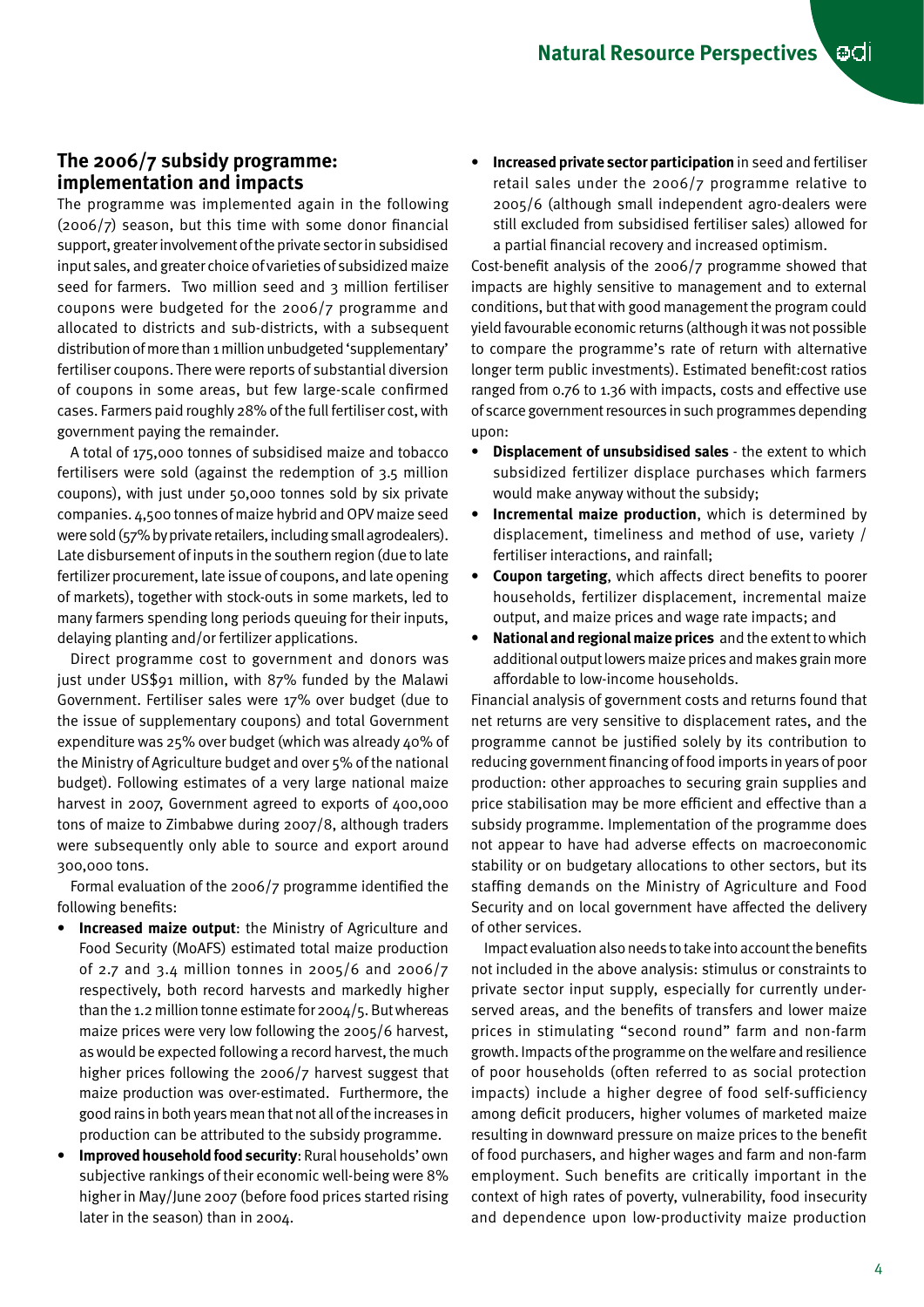among rural people in Malawi. Such potential benefits from the 2006/7 programme were unfortunately undermined by the high 2007/8 maize prices, following exports prompted by over estimates of maize production and stocks.

# **Conclusions and Policy Lessons**

Experience from the 2005/6 and 2006/7 programmes suggests that there is considerable potential for Malawi to improve on the outcomes from the program. There are also, however, substantial dangers that without explicit action to improve effectiveness and control its costs the programme could become an unsustainable drain on resources. These dangers are likely to be exacerbated by recent dramatic increases in international fertiliser prices (Dorward and Poulton, 2008). The following key issues need attention.

**Programme objectives, policy coordination and complementary investments**: A comprehensive and consistent framework of objectives is needed to resolve potentially conflicting objectives and to allow appropriate targets and budgets to be set for long and short-term plans. Greater emphasis is needed on setting the programme within wider agricultural and national development strategies. Particular issues arise with maize market and price policies, social protection policies and programmes, and complementary investments in rural roads and in agricultural research and extension. If maize market interventions lead to high domestic prices (as occurred with maize exports in 2007/8) then this seriously undermines positive subsidy programme impacts on food security, social protection and rural economic growth. Paradoxically even interventions intended to reduce prices often have unintended consequences that result in higher prices. Similarly, poor roads and lack of agricultural research and extension limit the effectiveness of the programme in raising farm productivity. Adequate investments must be made in these areas and the scale of the AISP limited and its implementation made more cost-effective so that it does not starve other investments of resources. Improved coordination between the input subsidy and other safety net programmes could facilitate more efficient local coupon allocation, distribution and redemption mechanisms.

**Targeting and displacement of commercial fertilizer purchases**: National and household-level estimates suggest that in 2006/7 between 30 and 40% of subsidized fertiliser purchases displaced commercial purchases rather than adding to total purchases. Such displacement undermines private sector viability and transfers scarce government funds to less poor farmers with reduced developmental benefits from the programme. A positive correlation between displacement and household wealth and land holding in 2006/7 suggests that displacement can be reduced by targeting subsidies more effectively to poorer famers, and by more timely and transparent programme implementation

to help farmers better plan their commercial purchases. An alternative to administratively complex and sensitive targeting within villages could be to provide a smaller subsidy to all rural households across the country or to all rural households in selected geographical areas whose agroeconomic conditions offer the greatest economic returns to input subsidies (although the latter might pose particular political difficulties).

**Scale and cost control**: Year on year increases in both the scale of the programme and the prices of inputs have led to burgeoning costs and fiscal outlays (these continued in 2007/8). The programme is a major item in the national budget and has also gone over budget in all three years of its implementation as a result of both price and (except in 2005/6) physical input distribution overruns. Increases in programme scale are likely to lead to increasing displacement and hence declining returns to increasing costs, particularly in the context of recent dramatic increases in international fertiliser prices  $(2008/g$  urea prices are more than 2.5 times the 2006/7 price). Programme scale and cost need to be limited, together with more effective targeting and efficient implementation, to ensure efficient resource use and to release resources for alternative and complementary investments.

**Agricultural sector and programme information needs**: There are fundamental information gaps that prevent effective planning and management of the AISP and of agricultural and rural programmes. Discrepancies between MoAFS and NSO estimates of farm families and rural households are very problematic. Reliable, rigorous information on smallholder production of major crops and of national stocks, flows and consumption of staples is also critically important for agricultural and food security and market monitoring and policy.

**Engagement of the private sector and timely, transparent implementation**: Although the private sector's 2006/7 market share increased over 2005/06, it has the capacity to supply much greater quantities. Allowing the private sector to supply more in future would enhance its viability as well as enable the government to reduce programme costs. In the past, investments in the agro-dealer network have supported increased competition and improved farmer access to lowcost inputs, particularly in under-served areas. Increased participation of agro-dealers in 2006/7 and 2007/8 needs to be continued. Uncertainties about subsidy programme modalities from year to year also depress the incentives for suppliers and farmers to invest in unsubsidised fertilizer procurement, and often delay subsidy implementation and reduce its effectiveness. Greater consistency, transparency and timeliness in planning and implementation is needed from government, as well as commitment from all stakeholders to a 'transition strategy' for greater private sector involvement in input markets in under-served locations.